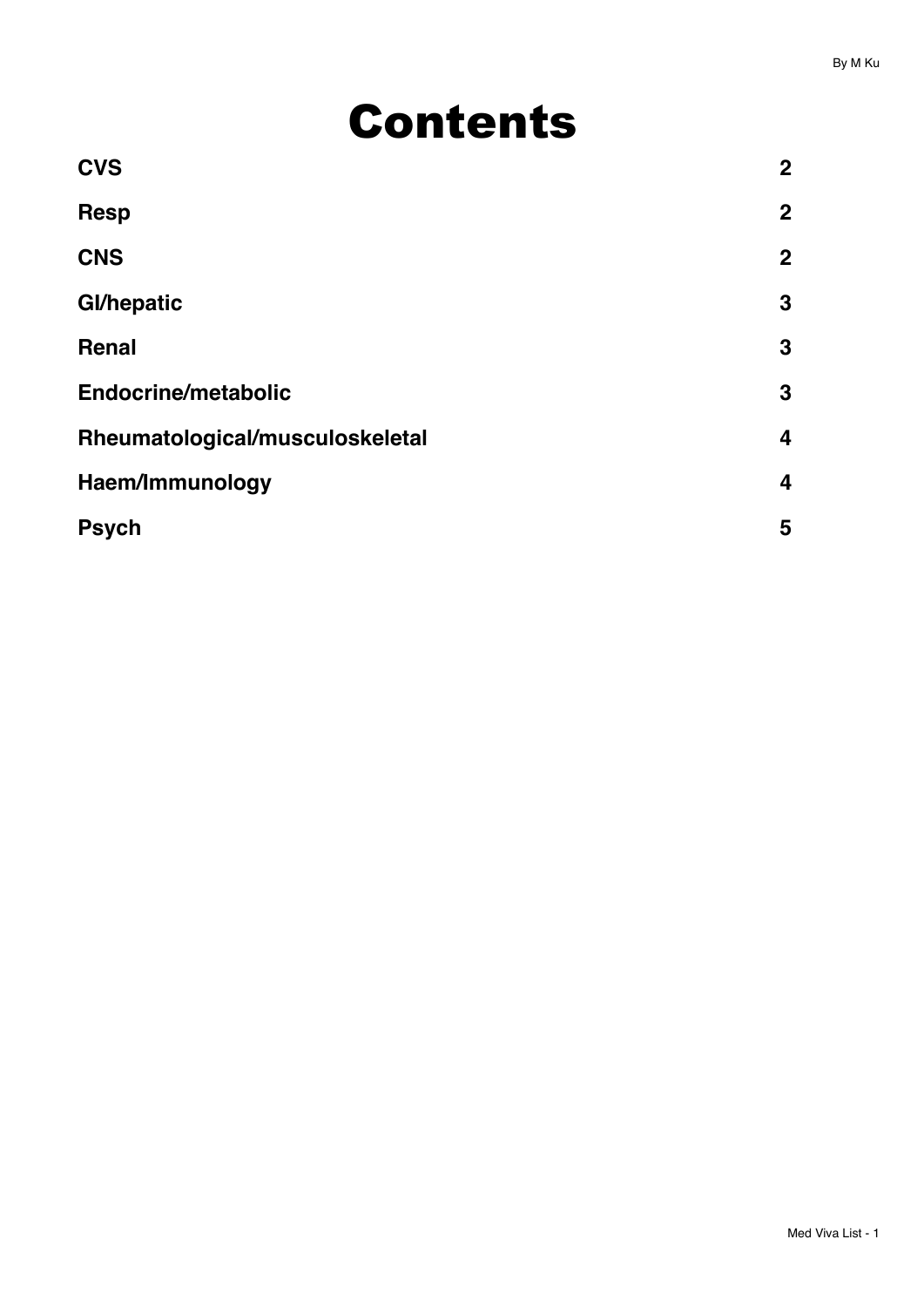## <span id="page-1-0"></span>**CVS**

**Ischaemic Heart Disease Heart Failure** • Left Ventricular Dysfunction **Pulmonary Hypertension Aortic Stenosis Aortic Regurgitation Mitral Stenosis Mitral Regurgitation Cardiomyopathy/HOCM Heart Transplant Patient Congenital Heart Disease Arrhythmias / defibrillators & pacemaker** • Long QT Syndrome Infective Endocarditis Pulmonary Embolism Rheumatic Fever Pericardial Disease Hypertension **Peripheral vascular disease Kartagener'ssyndrome**

#### <span id="page-1-1"></span>Resp

**Asthma COPD Bronchiectasis Cystic Fibrosis Restrictive Lung Disease** • **Pulmonary fibrosis •** Fibrosing alveolitis **Obstructive Sleep Apnoea Post Lung Transplant Respiratory Infections (in Adults)/pneumonia** Sarcoidosis **Tuberculosis Alpha 1 anti-trypsin deficiency Phrenic nerve palsy Pneumothorax(treated) Lung cancer** 

<span id="page-1-2"></span>

Epilepsy **Cerebrovascular Disease Parkinsonism** Spinal Cord Lesions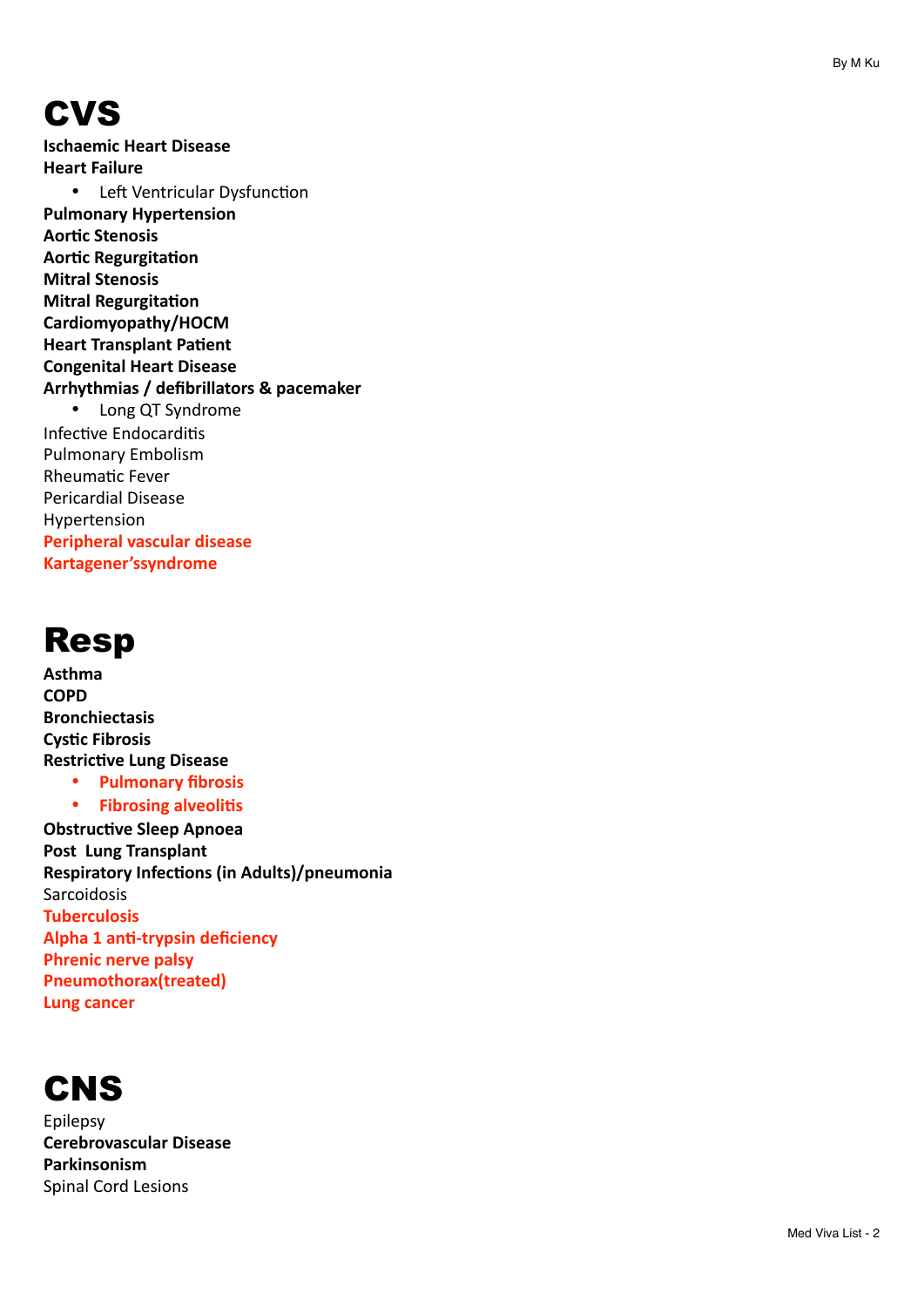**Myasthenia Gravis** Thymectomy Eaton-Lambert Syndrome Multiple Sclerosis **Guillain-Barre Syndrome** Motor Neuron Disease (ALS) **Dystrophia Myotonica Muscular Dystrophy Duchenne Muscular Dystrophy** Malignant Hyperthermia **Peripheral neuropathy Cranial nerve pathology Polyneuropathy Spinal cord AV malformation with neuropathic pain Complex regional pain syndrome Upper and lower limb neuropathy Upper and lower motor neuron disease** 

## <span id="page-2-0"></span>GI/hepatic

Acute Hepatic Disease **Chronic Liver Disease/cirrhosis**  Complications of Liver Disease

- Hepatorenal syndrome
- Portal HTN and oesophageal varices

**Haemochromatosis Hepatitis C** 

## <span id="page-2-1"></span>Renal

**Chronic Renal Failure/dialysis** Acute Renal Failure Renal Transplantation **Polycystic kidney disease** 

# <span id="page-2-2"></span>Endocrine/metabolic

**Diabetes Mellitus Acromegaly Thyroid disease** 

- **HyperThyroid Disease**
- **HypoThryroidism**

**Parathyroid Disease** Adrenocortical Insufficiency Cushing's Syndrome Conn's Syndrome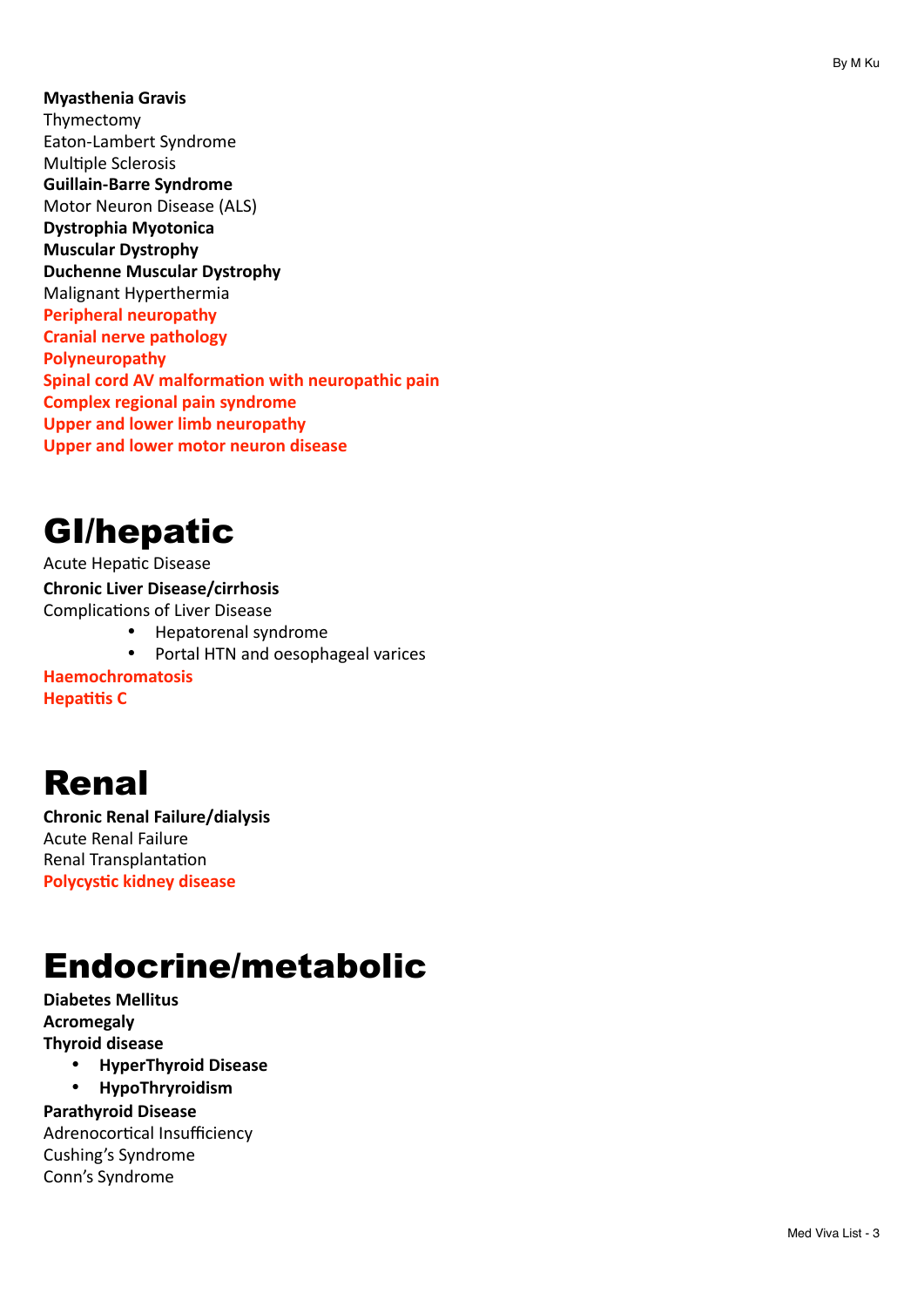Apudomas: 

- **Carcinoid Tumours**
- Gastrinoma
- VIPoma
- Insulinoma
- Glucagonoma

Electrolytes 

- Hypokalaemia
- Hyperkalaemia
- Hyponatraemia
- Hypernatraemia

**Obesity** 

## <span id="page-3-0"></span>Rheumatological/musculoskeletal

**Rheumatoid Arthritis Ankylosing Spondylitis** Systemic Lupus Erythematous **Systemic Sclerosis (Scleroderma)** Scoliosis Achondropasia Ehlers Danlos Syndrome **Marafan's Syndrome Raynaud's Disease CREST Polyarthritis Polio**

# <span id="page-3-1"></span>Haem/Immunology

(these were never mentioned in medical vivas 2000-2015 ie past 12 exams)

Anaemia 

Porphyria 

Rare blood disorders:

- Hereditary Spherocytosis
- Glucose 6 Phosphate Dehydrogenase Deficiency
- Thalassaemias
- Sickle Cell Anaemia

Coagulation disorders

- Haemophilia
- Von Willebrands Disease
- Thrombocytopaenia
- Disseminated Intravascular Coagulation

Hypercoagulability Syndromes 

- Polycythaemia
- Essential Thrombocythaemia
- Antiphospholipid Syndrome